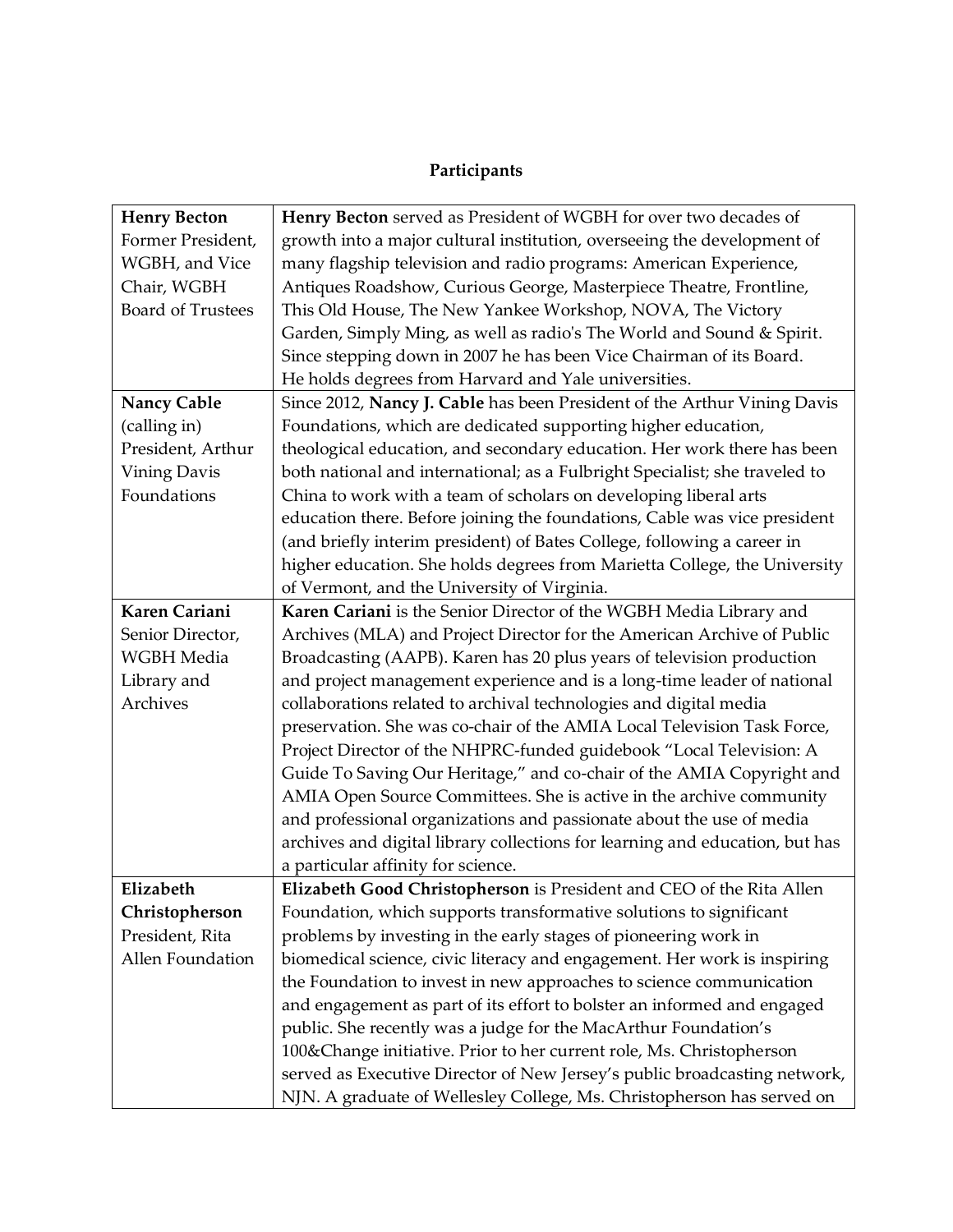|                           | many regional and national boards. She is the recipient of five honorary       |
|---------------------------|--------------------------------------------------------------------------------|
|                           | degrees and numerous awards for public service.                                |
| <b>Rachel Curtis</b>      | Rachel Curtis is a digital project specialist at the Library of Congress and   |
| <b>Digital Conversion</b> | serves as the Project Coordinator for the American Archive of Public           |
| Specialist, Library       | Broadcasting. In this capacity, she manages the ingestion of preservation      |
| of Congress               | files and associated metadata into the Library's archive, works with           |
|                           | WGBH on policy and strategy, and coordinates Library staff on AAPB             |
|                           | activities. Previously, she worked at the Harley-Davidson Corporate            |
|                           | Archives, managing digitization projects for their audiovisual material.       |
|                           | She holds a Master's degree in Library and Information Science from the        |
|                           | University of Wisconsin-Milwaukee.                                             |
| <b>Michael Davies</b>     | Michael Davies is the Founder and Chairman of Endeavour Partners, a            |
| Chairman,                 | Senior Lecturer at Massachusetts Institute of Technology, and he runs the      |
| Endeavour                 | New Technology Ventures Program at London Business School. He brings           |
| Partners                  | expertise in technology and business ecosystems, competition and               |
|                           | collaboration, and the management of innovation. Prior to founding             |
|                           | Endeavour Partners, Michael held executive and strategic advisory roles        |
|                           | with leading firms including Boston Consulting Group, BellSouth                |
|                           | International, Braxton Associates, GeoPartners Research and Mars               |
|                           | Electronics. He has also been an entrepreneur, including pioneering the        |
|                           | first global system for a mobile communication business outside Europe         |
|                           | and the first personal digital assistant with digital connectivity (a          |
|                           | predecessor to the modern smartphone). Michael is involved in promoting        |
|                           | technology in his community through roles such as Board member of              |
|                           | Cambridge's Kendall Square Association, Chair of the Mobile Cluster of         |
|                           | the Massachusetts Technology Leadership Council, Mentor for the                |
|                           | MassChallenge Competition, and Strategic Advisor to WGBH. He holds             |
|                           | degrees from London Business School, the University of Cambridge, and          |
|                           | the University of Durham.                                                      |
| <b>Casey Davis</b>        | Casey Davis Kaufman is Associate Director of the WGBH Media Library            |
| Kaufmann                  | and Archives and WGBH's Project Manager for the American Archive of            |
| Associate Director,       | Public Broadcasting. Casey manages AAPB staff and grant projects at            |
| WGBH Media                | WGBH, and she oversees the AAPB website, collection access, participant        |
| Library and               | outreach, acquisitions, vendor relations and digitization projects. She also   |
| Archives                  | assists with fundraising and sustainability planning. Prior to joining the     |
|                           | AAPB team, Casey worked for PBS' flagship history documentary series           |
|                           | American Experience.                                                           |
| <b>Tim Durkin</b>         | Tim Durkin is a Senior Officer in The Pew Charitable Trusts' Philadelphia      |
| Director, Pew             | Program, where he coordinates the program's operations and cross-              |
| Charitable Trusts         | cutting initiatives, and works with an array of partners to identify and       |
|                           | support local civic initiatives that can have a significant, positive impact   |
|                           | on the Philadelphia region. He has managed Pew's investments in a              |
|                           | variety of projects including the extension of the Schuylkill River Trail, the |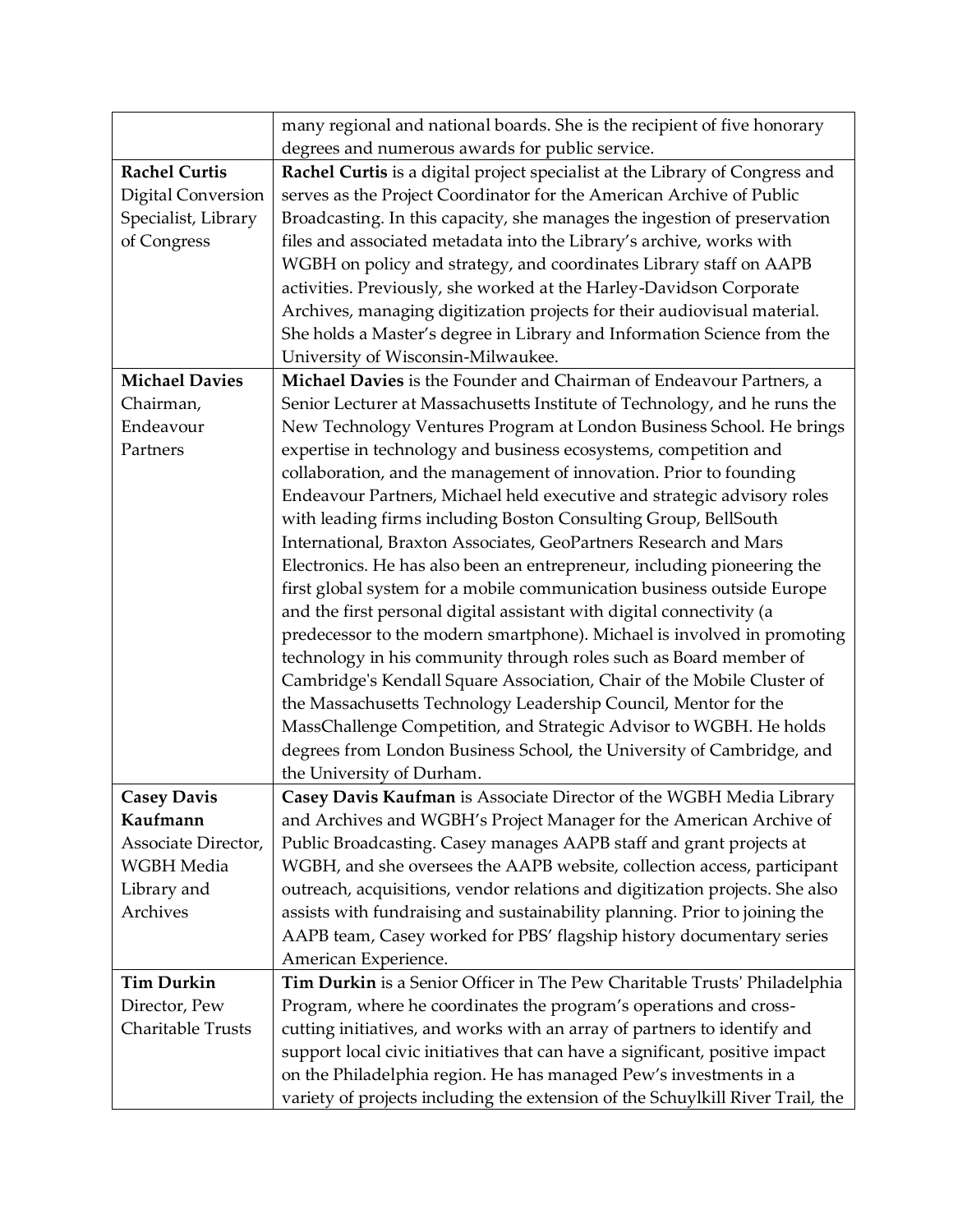|                      | redevelopment of Independence Mall and the transformation of public<br>spaces along the Benjamin Franklin Parkway. From 2003-2013, he helped<br>coordinate Pew's investments in the Pew Research Center, and has<br>managed a portfolio of Pew's journalism and media grants. Tim joined<br>Pew in 2001 as an Associate in the Public Policy Program. Before coming<br>to Pew, he served as a Senior Consultant with Booz-Allen & Hamilton,<br>where he worked closely with a government environmental client<br>providing policy and legislative analysis, strategic communications and<br>program evaluation assistance. He holds degrees in urban studies and<br>sociology and government administration from the University of<br>Pennsylvania. |
|----------------------|-----------------------------------------------------------------------------------------------------------------------------------------------------------------------------------------------------------------------------------------------------------------------------------------------------------------------------------------------------------------------------------------------------------------------------------------------------------------------------------------------------------------------------------------------------------------------------------------------------------------------------------------------------------------------------------------------------------------------------------------------------|
| <b>Alan Gevinson</b> | Alan Gevinson, Special Assistant to the Chief of the National Audio-                                                                                                                                                                                                                                                                                                                                                                                                                                                                                                                                                                                                                                                                                |
| <b>AAPB</b> Project  | Visual Conservation Center at the Library of Congress, is the Library's                                                                                                                                                                                                                                                                                                                                                                                                                                                                                                                                                                                                                                                                             |
| Director, Library    | project director for the American Archive of Public Broadcasting. He has                                                                                                                                                                                                                                                                                                                                                                                                                                                                                                                                                                                                                                                                            |
| of Congress          | taught in George Mason University's graduate program in history, and<br>has been a research associate at GMU's Roy Rosenzweig Center for                                                                                                                                                                                                                                                                                                                                                                                                                                                                                                                                                                                                            |
|                      | History and New Media. He coauthored The Library of Congress National                                                                                                                                                                                                                                                                                                                                                                                                                                                                                                                                                                                                                                                                               |
|                      | Recording Preservation Plan; Library of Congress Motion Pictures,                                                                                                                                                                                                                                                                                                                                                                                                                                                                                                                                                                                                                                                                                   |
|                      | Broadcasting, Recorded Sound: An Illustrated Guide; and U.S. History Matters:                                                                                                                                                                                                                                                                                                                                                                                                                                                                                                                                                                                                                                                                       |
|                      | A Student Guide to History Online. He curated the Library of Congress                                                                                                                                                                                                                                                                                                                                                                                                                                                                                                                                                                                                                                                                               |
|                      | exhibitions "Hope for America: Performers, Politics & Pop Culture";                                                                                                                                                                                                                                                                                                                                                                                                                                                                                                                                                                                                                                                                                 |
|                      | "Food for Thought: Presidents, Prime Ministers, and Other National Press                                                                                                                                                                                                                                                                                                                                                                                                                                                                                                                                                                                                                                                                            |
|                      | Club Luncheon Speakers, 1954-1989"; and "Russian Influences in Music                                                                                                                                                                                                                                                                                                                                                                                                                                                                                                                                                                                                                                                                                |
|                      | and Dance in America"; and was the media curator of "The Civil Rights                                                                                                                                                                                                                                                                                                                                                                                                                                                                                                                                                                                                                                                                               |
|                      | Act of 1964: A Long Struggle for Freedom." He was the associate editor of                                                                                                                                                                                                                                                                                                                                                                                                                                                                                                                                                                                                                                                                           |
|                      | the American Film Institute's Catalog of Feature Films project, the field's                                                                                                                                                                                                                                                                                                                                                                                                                                                                                                                                                                                                                                                                         |
|                      | definitive filmographic reference work, and project director and editor of                                                                                                                                                                                                                                                                                                                                                                                                                                                                                                                                                                                                                                                                          |
|                      | Within Our Gates: Ethnicity in American Feature Films, 1911-1960.                                                                                                                                                                                                                                                                                                                                                                                                                                                                                                                                                                                                                                                                                   |
| <b>Charles Henry</b> | Charles J. Henry is president of the Council on Library and Information                                                                                                                                                                                                                                                                                                                                                                                                                                                                                                                                                                                                                                                                             |
| President, CLIR      | Resources, where he oversees and provides strategy for the organization's                                                                                                                                                                                                                                                                                                                                                                                                                                                                                                                                                                                                                                                                           |
|                      | mission. He serves on the advisory board of Stanford University Libraries,                                                                                                                                                                                                                                                                                                                                                                                                                                                                                                                                                                                                                                                                          |
|                      | is a trustee of Tan Tao University in Vietnam, and is a member of the<br>Scientific Board of the Open Access Publishing in the European Network                                                                                                                                                                                                                                                                                                                                                                                                                                                                                                                                                                                                     |
|                      | (OAPEN) project. He is a coauthor of Our Cultural Commonwealth: The                                                                                                                                                                                                                                                                                                                                                                                                                                                                                                                                                                                                                                                                                 |
|                      | Report of the American Council of Learned Societies Commission on                                                                                                                                                                                                                                                                                                                                                                                                                                                                                                                                                                                                                                                                                   |
|                      | Cyberinfrastructure for the Humanities and Social Sciences and has published                                                                                                                                                                                                                                                                                                                                                                                                                                                                                                                                                                                                                                                                        |
|                      | widely on topics relating to the humanities and advanced technology. He                                                                                                                                                                                                                                                                                                                                                                                                                                                                                                                                                                                                                                                                             |
|                      | has a PhD in comparative literature from Columbia University.                                                                                                                                                                                                                                                                                                                                                                                                                                                                                                                                                                                                                                                                                       |
| Patricia Hswe        | Patricia Hswe is program officer in Scholarly Communications at The                                                                                                                                                                                                                                                                                                                                                                                                                                                                                                                                                                                                                                                                                 |
| Program Officer,     | Andrew W. Mellon Foundation, where she works on a range of grants and                                                                                                                                                                                                                                                                                                                                                                                                                                                                                                                                                                                                                                                                               |
| The Andrew W.        | initiatives supporting libraries, archives, museums, universities, presses,                                                                                                                                                                                                                                                                                                                                                                                                                                                                                                                                                                                                                                                                         |
| Mellon               | and other institutions that further the world's collective knowledge of the                                                                                                                                                                                                                                                                                                                                                                                                                                                                                                                                                                                                                                                                         |
| Foundation           | humanities. She is a scholar of Russian literature, experience as an editor                                                                                                                                                                                                                                                                                                                                                                                                                                                                                                                                                                                                                                                                         |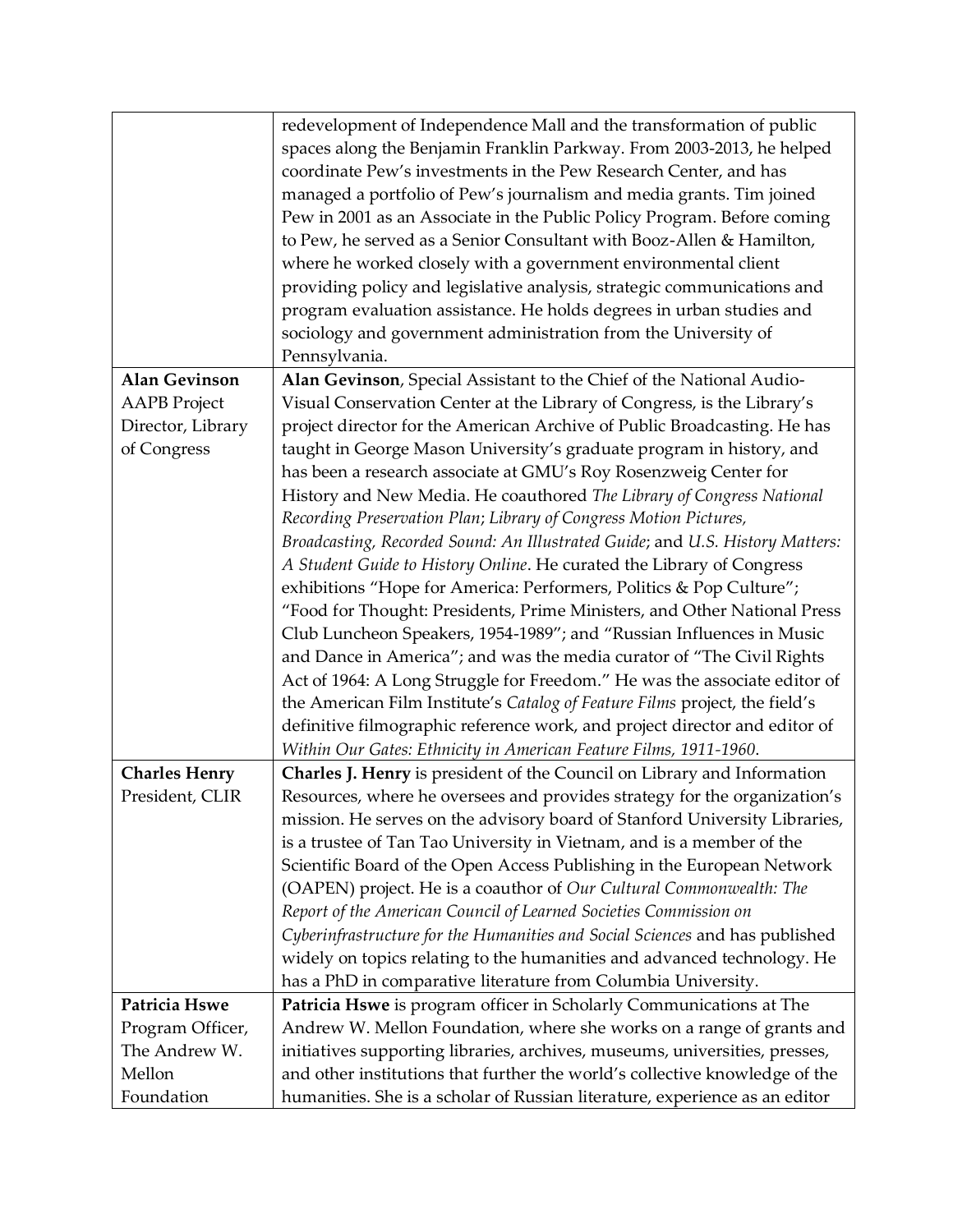|                       | in a small publishing house, and an extensive background in library         |
|-----------------------|-----------------------------------------------------------------------------|
|                       | services. She previously worked as an associate librarian and co-           |
|                       | department head in publishing and curation services at Penn State           |
|                       | University Libraries, where she developed a number of scholarly             |
|                       | communications initiatives. She was among the first cohort of Council on    |
|                       | Library and Information Resources postdoctoral fellows in academic          |
|                       | libraries at the University of Illinois at Urbana-Champaign (UIUC), later   |
|                       | serving there as a project manager for digital preservation initiatives     |
|                       | funded under the Library of Congress's National Digital Information         |
|                       | Infrastructure and Preservation Program. She holds degrees from Yale        |
|                       | University, Mount Holyoke College, and UIUC.                                |
| <b>Sue Kantrowitz</b> | Sue Kantrowitz is responsible for all legal and regulatory matters          |
| Vice President and    | affecting WGBH, including all aspects of the production contracting         |
| General Counsel,      | process, the negotiation and administration of national collective          |
| <b>WGBH</b>           | bargaining agreements with actors, writers, and musicians and for royalty   |
|                       | reporting. She also oversees the WGBH Media Archives and Library,           |
|                       | which she founded almost 25 years ago. She joined WGBH's legal              |
|                       | department in 1981, becoming Director of Legal Affairs in 1984. She was     |
|                       | named the organization's first General Counsel in 1986. Kantrowitz came     |
|                       | to WGBH from the public relations firm Bozell & Jacobs, where she was       |
|                       | an account executive. Prior to that, she was an associate producer at       |
|                       | California station KOCE-TV. Kantrowitz holds degrees from Boston            |
|                       | College Law School and Boston University. She is a member of the            |
|                       | Massachusetts Bar Association.                                              |
| Louisa                | Louisa Kwasigroch is the director of development and outreach for CLIR      |
| Kwasigroch            | and DLF. Louisa's experience spans talent acquisition, marketing,           |
| Director of           | business development, non-profit management, fundraising, and               |
| Outreach and          | communications. She is a Kodak Portfolio award-winning photographer         |
| Development,          | and part of the Beta Phi Mu International Library & Information Studies     |
| <b>CLIR</b>           | Honor Society. Louisa is interested in the information landscape as it fits |
|                       | into higher education and cultural heritage. Her work in higher education   |
|                       | and library and information science is dedicated to breaking down           |
|                       | barriers via cross-industry collaboration. Louisa holds a MS in Library and |
|                       | Information Science from the University of Illinois at Urbana-Champaign     |
|                       | and a BA in photography from Columbia College. She is currently             |
|                       | pursuing an MBA from the University of Illinois at Urbana-Champaign.        |
| John Landrigan        | John Landrigan is Senior Foundation Development Officer at WGBH. He         |
| Senior Foundation     | has worked extensively in higher education and academic publishing and      |
| Development           | holds degrees from Dartmouth College and New York University.               |
| Officer, WGBH         |                                                                             |
| Maura Marx            | Maura Marx serves as the President of the Fidelity Foundation, a private,   |
| President, Fidelity   | nonoperating foundation committed to building capacity in nonprofit         |
| Foundation            | organizations. She previously worked as Deputy Director for Library         |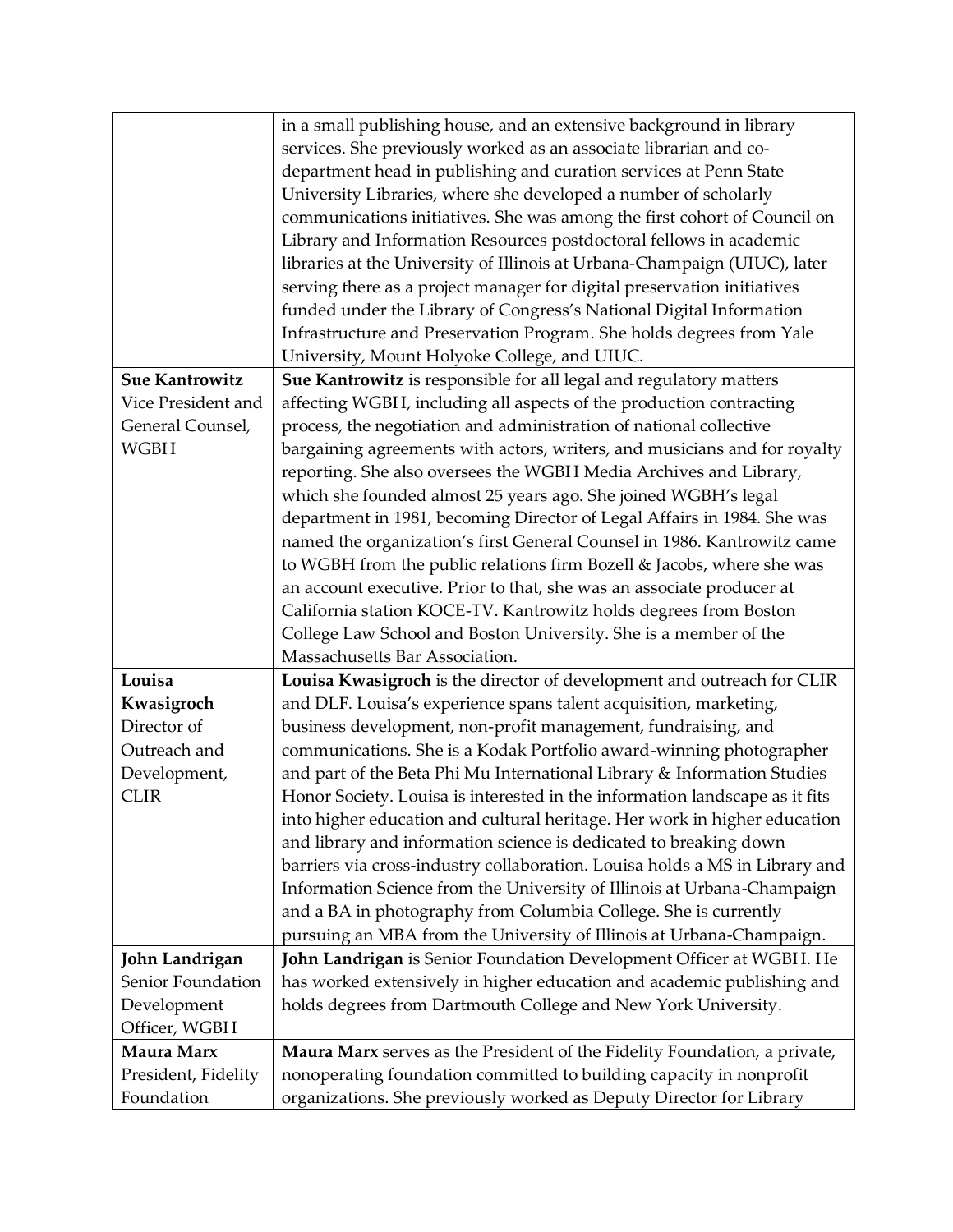|                     | Services and Interim Acting Director for the Institute of Museum and        |
|---------------------|-----------------------------------------------------------------------------|
|                     | Library Services (IMLS). Prior to her work with IMLS, she served as         |
|                     | director of the Digital Public Library of America Secretariat at the        |
|                     | Berkman Center at Harvard University. She also previously served as         |
|                     | executive director of the Open Knowledge Commons, where she worked          |
|                     | to catalyze and raise funds for libraries working on collaborative digital  |
|                     | library initiatives. She founded the digital library program at the Boston  |
|                     | Public Library and was responsible for its dedication to open principles.   |
|                     | Her interests are in cultural heritage, collaboration, and the promotion of |
|                     | all types of open knowledge. She holds degrees from the University of       |
|                     | Notre Dame, Middlebury College, and Simmons College.                        |
| <b>Josh Miller</b>  | Josh Miller is a co-founder and the chief revenue officer of 3Play Media,   |
| Co-Founder, 3-      | which provides closed captioning, transcription, and description services   |
| Play Media          | to make video accessible, searchable, and more engaging. 3Play Media has    |
|                     | over 2,000 customers across industries, including Harvard, MIT, Oracle,     |
|                     | Viacom, NBCUniversal, Stanford, Cisco, the US Department of State,          |
|                     | P&G, and more. As CRO, Josh oversees the company's sales and                |
|                     | marketing teams and is responsible for new growth. He frequently speaks     |
|                     | on closed captioning, video accessibility, and video search. Josh holds     |
|                     | degrees from Brown University and MIT's Sloan School of Management.         |
| <b>Trevor Muñoz</b> | Trevor Muñoz is the Interim Director of the Maryland Institute for          |
| Interim Director,   | Technology (MITH) at the University of Maryland, as well as Assistant       |
| MITH, and           | Dean for Digital Humanities Research at the University of Maryland          |
| Assistant Dean for  | Libraries. He works to foster digital projects that involve close           |
| Digital             | collaboration between librarians, archivists, and other digital humanities  |
| Humanities          | researchers. As part of this work, he has written, spoken, and consulted    |
| Research,           | about the strategic opportunities and challenges of doing digital           |
| University of       | humanities work within the institutional and cultural structures of         |
| Maryland            | academic research libraries. Muñoz holds degrees from King's College        |
|                     | London and the Graduate School of Library and Information Science at        |
|                     | the University of Illinois, Urbana-Champaign.                               |
| Jacob Nadal         | Jacob Nadal was appointed Director for Preservation at the Library of       |
| Director of         | Congress in July 2017. He is responsible for the work of the Directorate's  |
| Preservation,       | five Divisions - Binding and Collections Care, Collections Management,      |
| Library of          | Conservation, Reformatting, and Research and Testing — and for working      |
| Congress            | with staff across the Library to provide access to a rich, diverse, and     |
|                     | enduring source of knowledge to inform and inspire people in their          |
|                     | intellectual and creative endeavors. Before joining the Library of          |
|                     | Congress, he served in leadership roles and developed preservation          |
|                     | programs for the New York Public Library, UCLA, Indiana University,         |
|                     | Brooklyn Historical Society, and the Research Collections and               |
|                     | Preservation Consortium (ReCAP).                                            |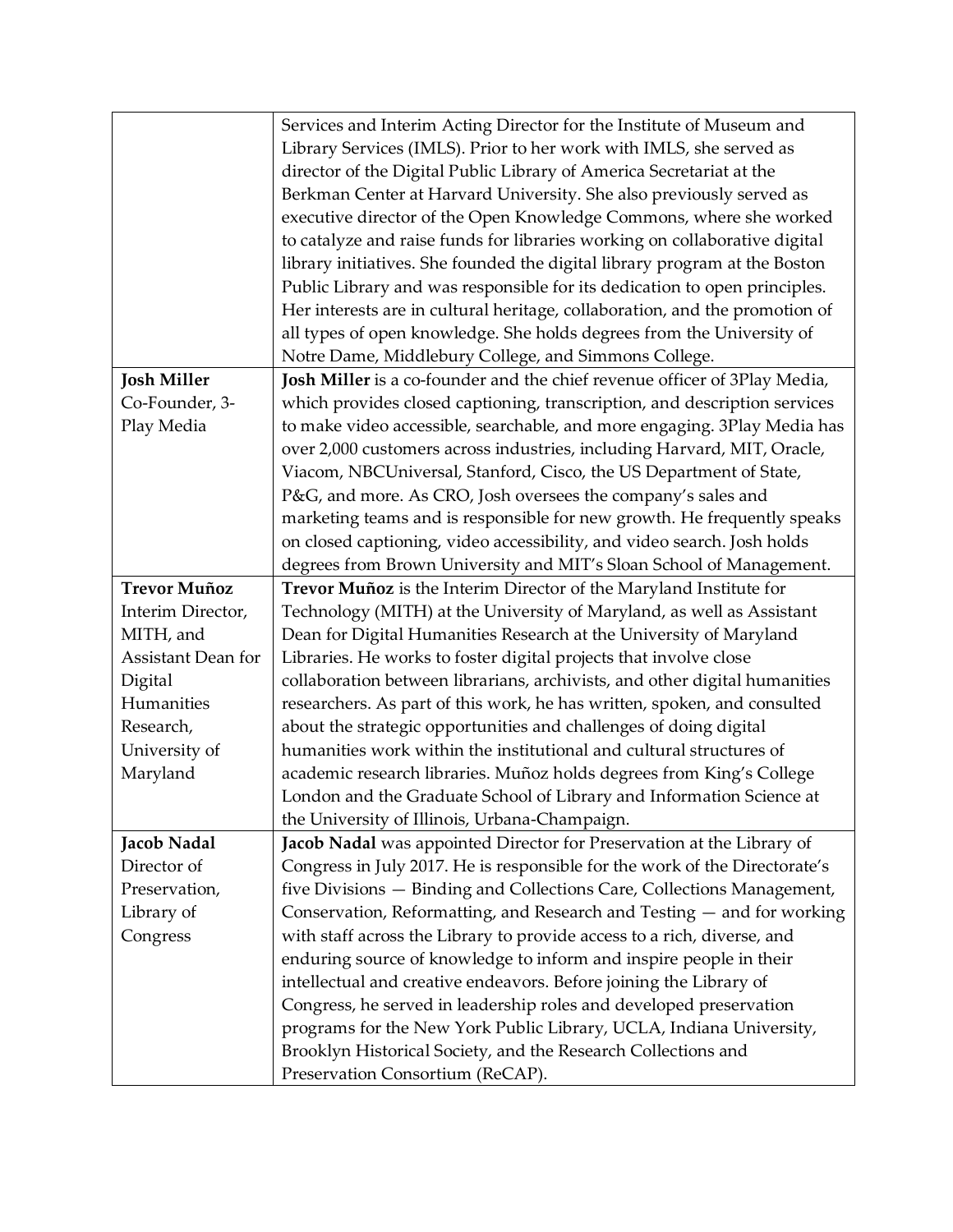| <b>Trevor Owens</b>   | Trevor Owens, Head of Digital Content Management for Library Services          |
|-----------------------|--------------------------------------------------------------------------------|
| Head of Digital       | at the Library of Congress, has extensive expertise in libraries and digital   |
| Content               | preservation. He previously served as Senior Program Officer at the            |
| Management for        | Institute for Museum and Library Services (IMLS) and as Digital Archivist      |
| Library Services,     | with the National Digital Information Infrastructure and Preservation          |
| Library of            | Program (NDIIPP) in the Office of Strategic Initiatives at the Library of      |
| Congress              | Congress, where he plays a key role in defining national strategy for          |
|                       | collecting, preserving, and providing access to digital information. He        |
|                       | served as co-chair for the National Digital Stewardship Alliance's             |
|                       | Infrastructure working group and managed the development of                    |
|                       | Viewshare, a free open-source platform for visualizing and sharing digital     |
|                       | collections now used by thousands of librarians, archivists and curators.      |
|                       | Before joining the Library of Congress, he worked as the community             |
|                       | manager for the Zotero open-source research tool at the Center for History     |
|                       | and New Media. He holds degrees from George Mason University and               |
|                       | the University of Wisconsin.                                                   |
| <b>Bernard Reilly</b> | Bernard F. Reilly is President of the Center for Research Libraries (CRL),     |
| President, Center     | an international consortium of academic and independent research               |
| for Research          | libraries, based in Chicago. CRL is the largest and most enduring              |
| Libraries             | cooperative preservation enterprise, with holdings of over 5 million           |
|                       | volumes and growing digital resources covering all world regions. At           |
|                       | CRL Reilly has led several studies and projects focused on the integrity of    |
|                       | tangible and digital evidence and documentation. Topics include long-          |
|                       | lived digital data repositories, electronic evidence on human rights, and      |
|                       | the lifecycle of digital news. Prior to his time at CRL Reilly was Director of |
|                       | Research and Access at the Chicago History Museum, with responsibility         |
|                       | for library and archives departments, and for developing and                   |
|                       | administering the architecture, broadcast, and pictorial collections. From     |
|                       | 1987 to 1997 Reilly was Head of the Curatorial Section of the Prints and       |
|                       | Photographs Division of the Library of Congress, where he directed             |
|                       | curatorial and policy support for the Library's visual collections and         |
|                       | supported early development of the National Digital Library.                   |
| <b>Bill Veillette</b> | Bill Veillette has been executive director of NEDCC since late 2009.           |
| Executive             | Previously, he was executive director of the New Hampshire Historical          |
| Director, NEDCC       | Society where he focused on improving the preservation of and access to        |
|                       | its collections, and strengthening local historical societies. He is           |
|                       | responsible for leading and managing the overall operation of NEDCC.           |
|                       | Bill has a particular interest in helping collections-holding institutions     |
|                       | develop financial strategies to sustain their online digital content and       |
|                       | make the case for their fundamental mission of saving, preserving, and         |
|                       | sharing historic and artistic works. He currently serves as a trustee of the   |
|                       | New Hampshire Historical Society, an overseer and fellow of the                |
|                       | Massachusetts Historical Society and a member of the Chairman's Circle         |